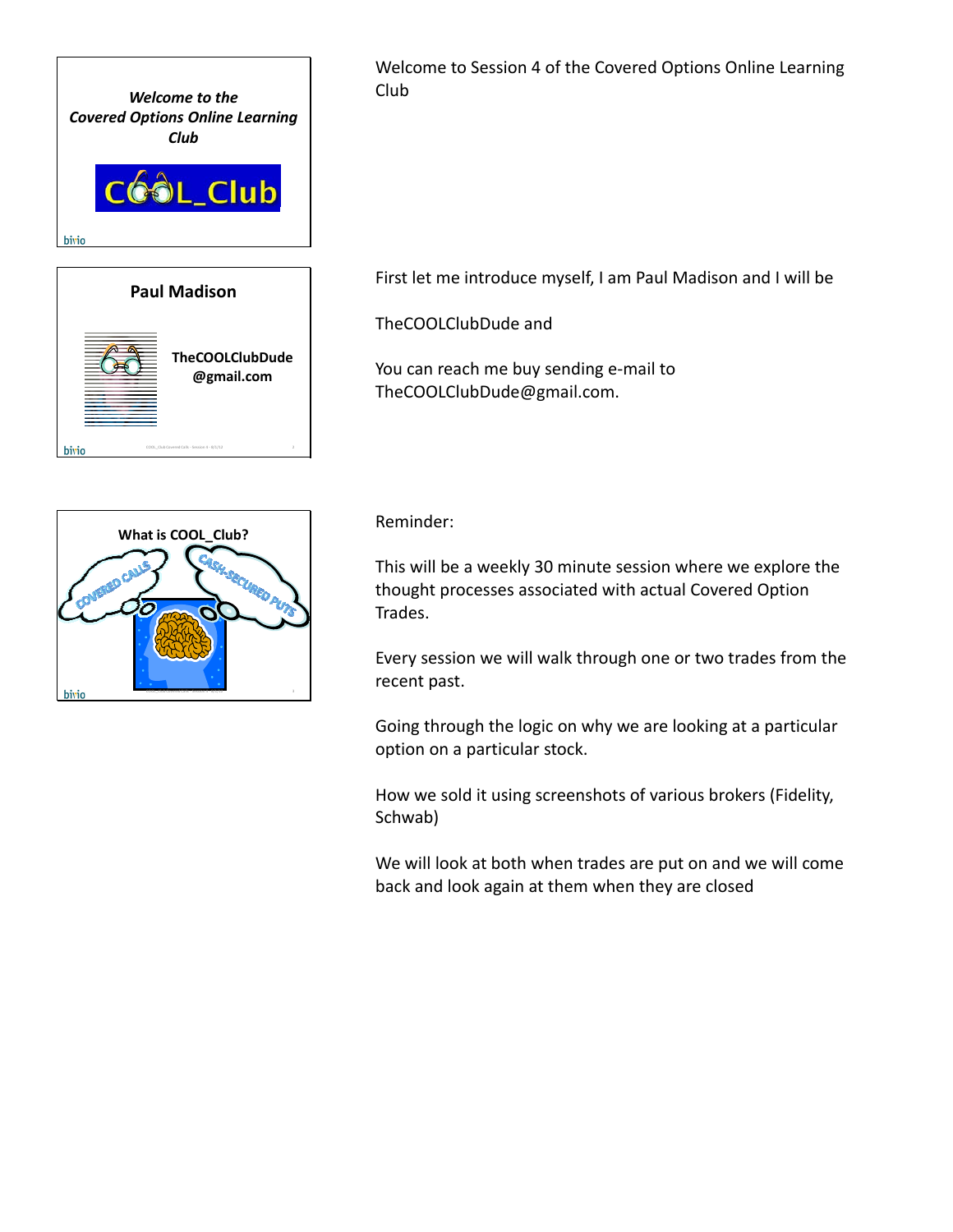





We have three broad types of Covered Options we are going to talk about and we are going to focus on one of the three in a three week rotation.

The first type are Covered Calls these represent potential sells against Stock you own in your portfolio. This is the type we will be doing tonight.

The second type are Cash‐Secured PUTs. As the name implies these are potential stock purchases that you have "secured" by having cash to cover the purchase in your account.

We will also talk about both Cash‐Secured PUTs as well as Covered CALLs on broad market index ETFs. This is what we covered last week.

There are some unique things with these that justify thinking about them differently than our Covered Stock options.

My two favorites ETFS that I will primarily talk about are (click)

SPY which is an ETF based on the S&P 500 index (click)

And IWM which is an ETF based on the Russell 2000 index



If we have time we will allow attendees to ask about one or two stocks that they are considering options on.

We will talk through the pros and cons of doing either a call or a put on the stock without make a recommendations on whether to or not to do an option on the stock.

In addition, we are going to strive really hard to keep to just 30 minutes each week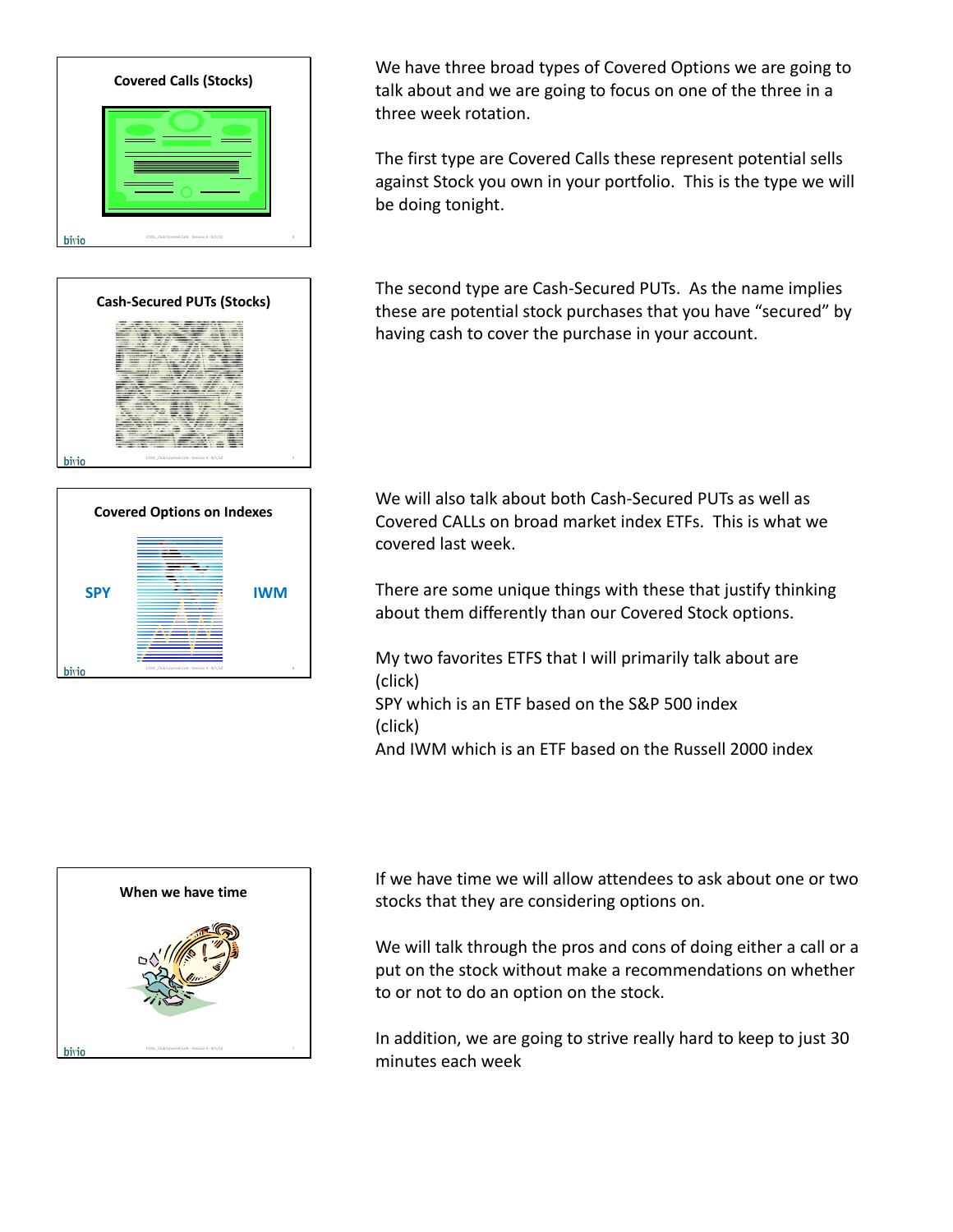

A COOL Club has to have a COOL Schedule and we think we do. Since this is all about sharing with the most people and it is not critical for people to make every session we are being creative with our weekly schedule.

The second Wednesday of every month, August  $8<sup>th</sup>$  this month, our schedule time will be 8pm ET

The third Wednesday will be at 9pm ET

And the fourth Wednesday will be at 10pm ET.

August does have five Wednesdays so we will have a "Holiday"



**COOL\_Club Home Page**

COOL Club

*www.bivio.com/COOL\_Club*

 $\lim_{t\to 0^+}\lim_{t\to 0^+}\lim_{t\to 0^+}\lim_{t\to 0^+}\lim_{t\to 0^+}$ 

**Email Discussion Group** On our home page ‐www.bivio.com/COOL\_Club

Click the COOL Club Discussion List

F.

After joining, questions can be sent to:

Cool\_Club@bivio.com

bivio

bivio

bivio

COOL\_Club Covered Calls ‐ Session 4 ‐ 8/1/12 10

COOL\_Club Covered Calls - Session 4 - 8/1/12 11 11

To the best of our ability we will strive to record each week's sessions and post them on bivio if you cannot attend a session

We are continuing to build out our COOL Club home page

The link is www.bivio.com/COOL\_Club

If you would like to join the COOL Club Discussion group

Go to the COOL Club home page to register for the email discussion list.

You can certainly still attend COOL\_Club sessions without joining our email discussion group.

All questions and replies to COOL Club will be sent to the entire email discussion group.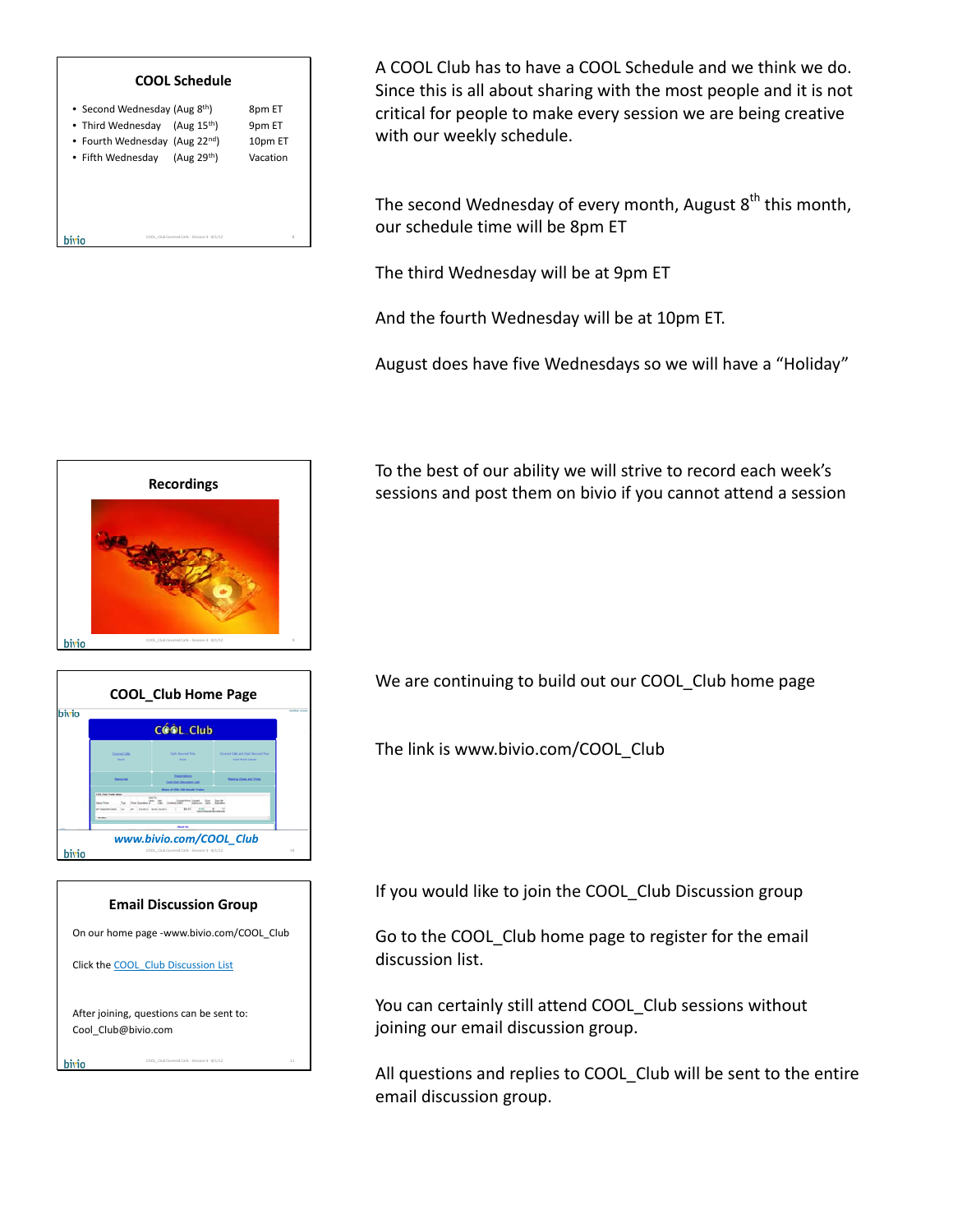|       | <b>QUESTIONS?</b>                             |    |
|-------|-----------------------------------------------|----|
|       |                                               |    |
|       |                                               |    |
| bivio | COOL, Club Covered Calls - Session 4 - 8/1/12 | 12 |
|       |                                               |    |
|       |                                               |    |
|       |                                               |    |
|       |                                               |    |
|       |                                               |    |
|       |                                               |    |
|       |                                               |    |
|       |                                               |    |
|       |                                               |    |
|       |                                               |    |
|       | <b>COVERED CALL</b>                           |    |
|       |                                               |    |



So why might you want to sell a covered call?

(click) Maybe Your Stock is up nicely

## (click)

Your stock is not quite to a sell level however

Maybe Your stock's PAR or projected return has dropped below your threshold

> Maybe You have made a nice gain in a short time Maybe Your stock has moved quite a bit in a short time

But you are not ready to sell because it has not reached your sell target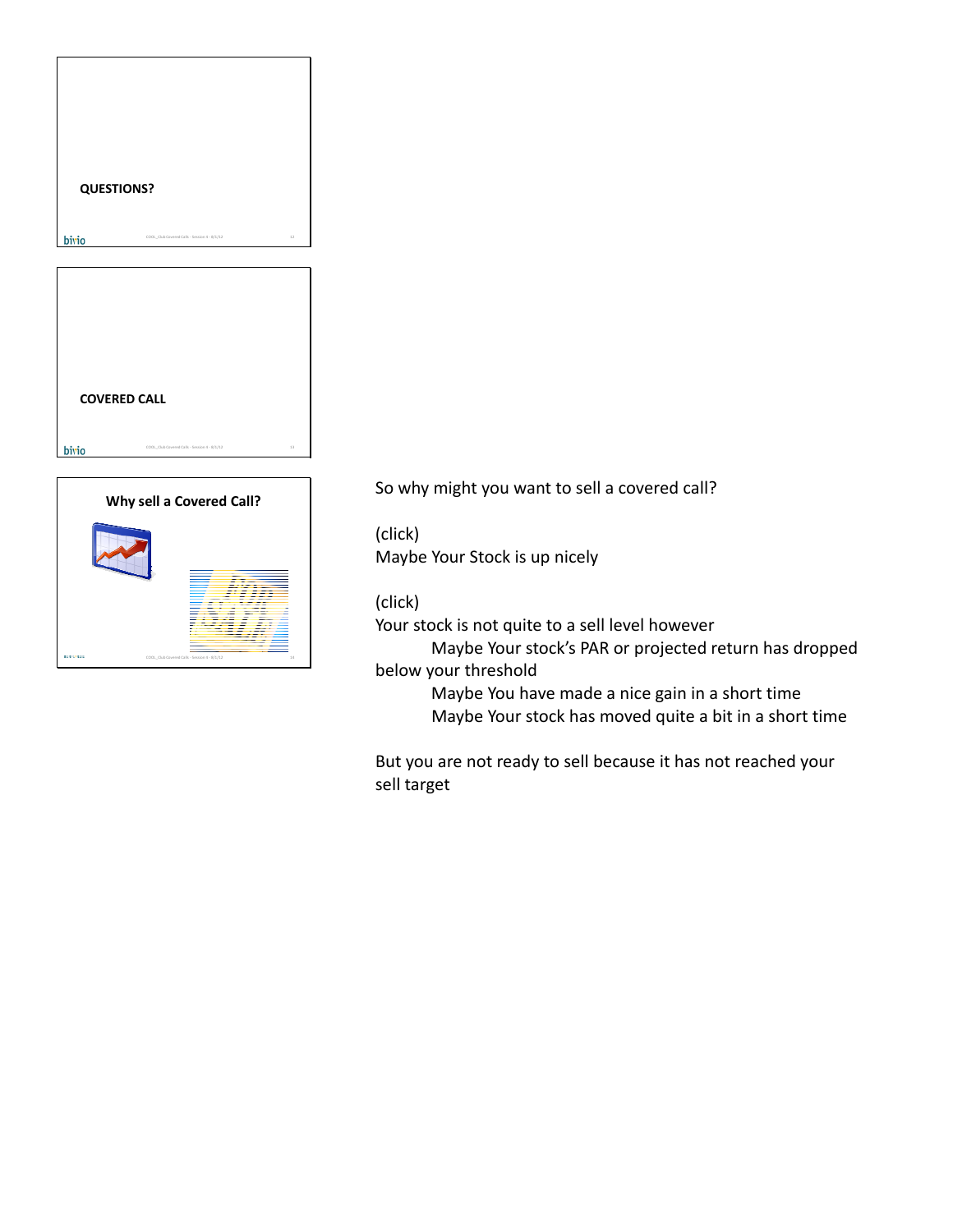

*Despite not wanting to sell you think your stock might go down!*

*Maybe not a precipitous fall like the picture, but maybe you are thinking it is about to experience a more minor correction just because it has moved up so fast or so long.*

Selling a covered call is a way for you to generate some income on your appreciated asset after it has moved up in price but you are not to the point of selling.

## *By the way , if you do believe that your stock is going to have a significant drop you should consider just selling outright.*



If there are no questions at this time we will go into our Trade Example.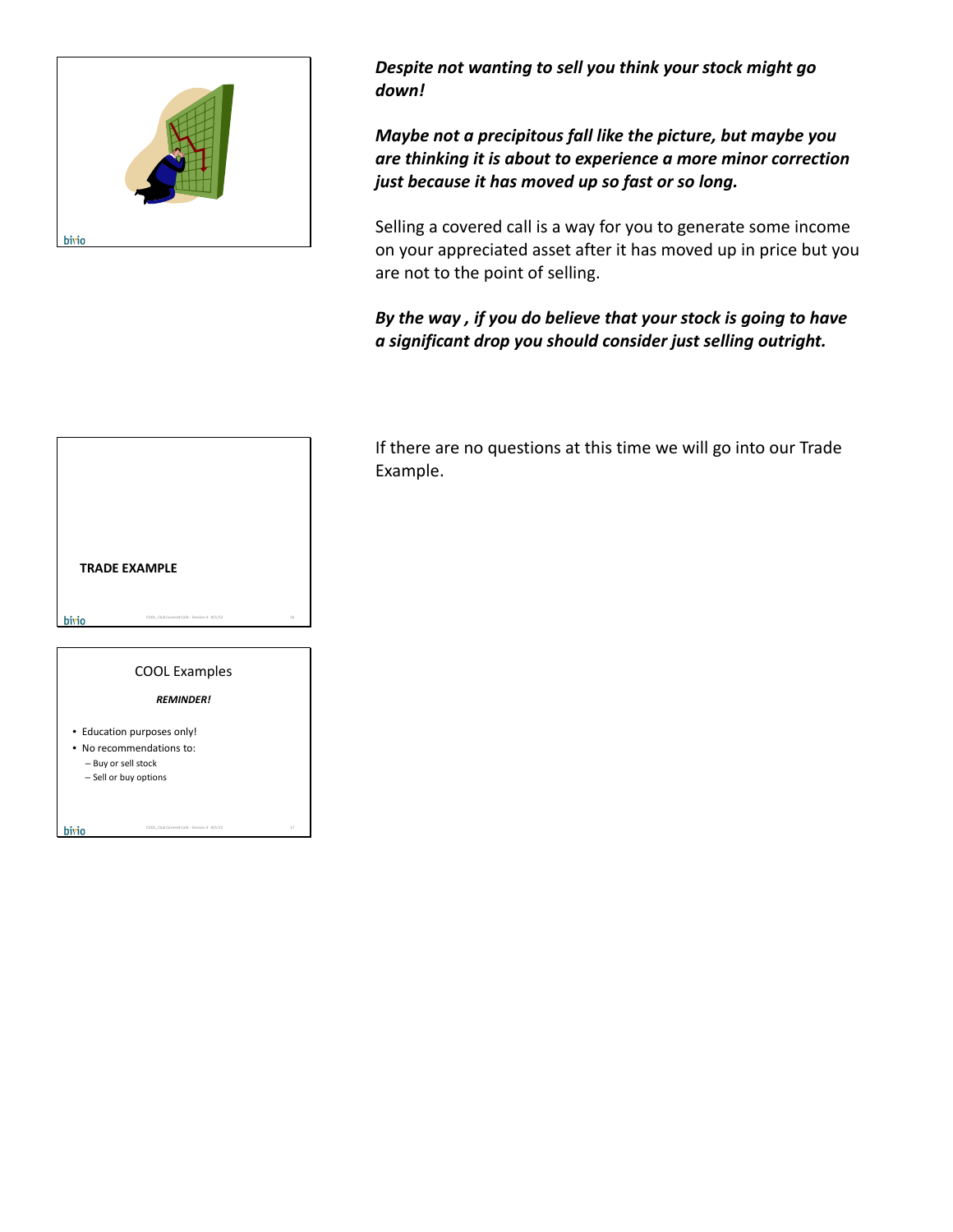

Our first Covered Option for COOL\_Club was a Covered Call on Align Technology and is so often the case if we buy back the option to close it then we might be able to sell a call again. So that is what we are going to do tonight is another covered call on Align Technology.

Align Technology is a global medical devices company focusing on orthodontics and most known for invisalign braces.

The Ticker is A L G N

On my fundamental analysis my assumption on Earnings growth rate is 18%

and my short term targets are buy below \$31

And sell above \$48

Word of caution about COOL ‐ We are going to focus on the process of selling covered options and not on debating fundamentals or assumptions. You do not have to accept my assumptions, just understand they were part of my decision process for selling the covered option.

So just a refresher on our first trade.

My 300 shares of ALGN were bought in January at a price just above \$24

The stock was at 35.28 when I sold the first Covered Call on Align.

At that price I had a 45%+ gain on the stock and had owned it for only 6 months.

The 52 week high is 35.56

My PAR (projected annualized return) had fallen below the 10% level … a level I like to maintain for stocks in my portfolio.

|       | <b>Position</b>                               |    |
|-------|-----------------------------------------------|----|
|       | 300 shares                                    |    |
|       | Jan 13 '12                                    |    |
|       | \$24.20                                       |    |
| bivio | COOL, Club Covered Calls - Session 4 - 8/1/12 | 19 |
|       | <b>Status</b>                                 |    |

| <b>Status</b>         |  |
|-----------------------|--|
| $$35+$                |  |
| 45%+ gain in 6 months |  |
| PAR < 10%             |  |
|                       |  |

bivio

COOL\_Club Covered Calls - Session 4 - 8/1/12 20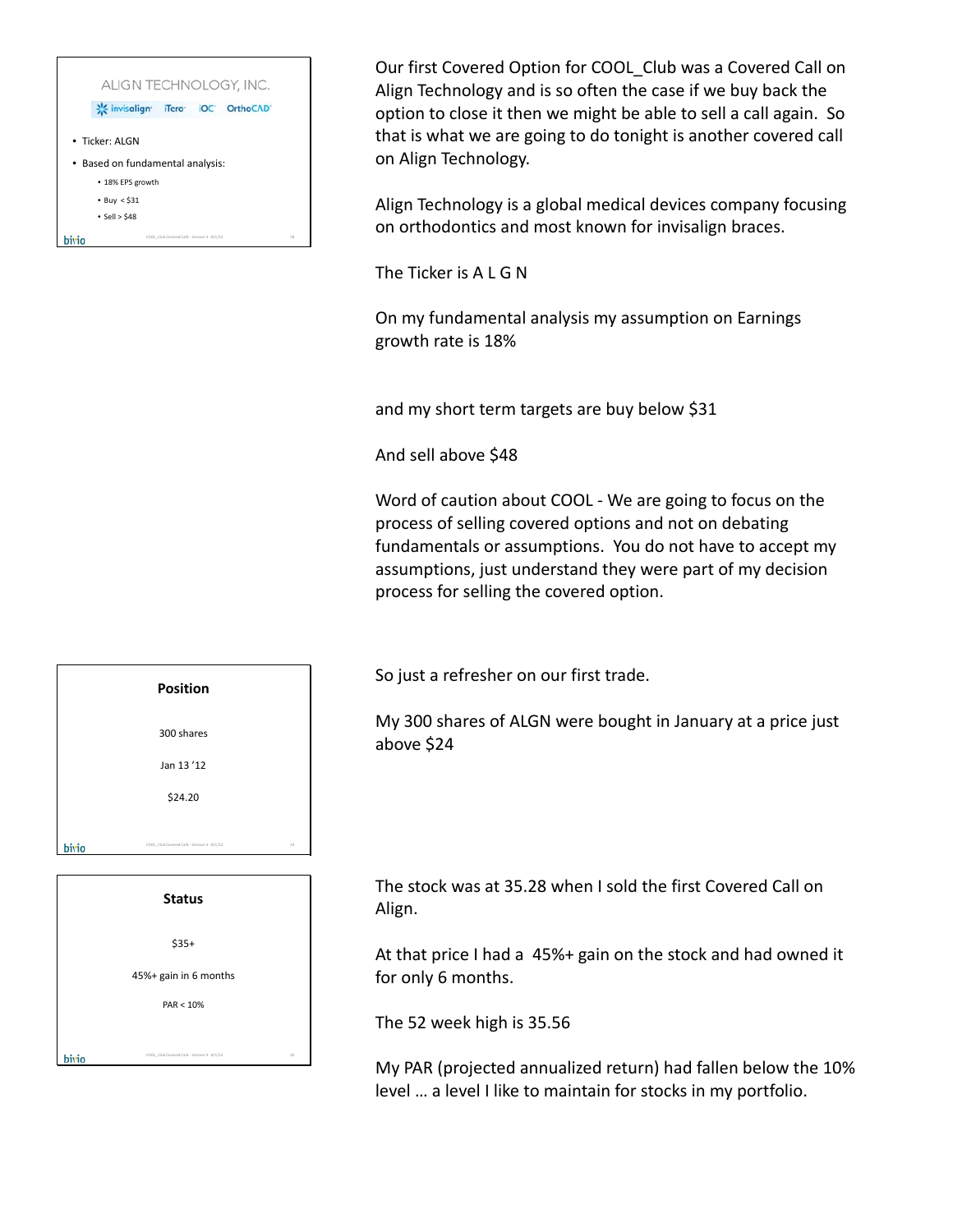





## So how did we do on ALGN?





This was our checklist the first go around.

Here is our price chart the first time we sold the Covered Call.

On July 10<sup>th</sup> at the beginning of the day ALGN was above 35 and we sold a \$38 Call for .75

By the end of the day the price had already started to weaken.

By July  $18<sup>th</sup>$  the stock had traded off going into the Earnings on July  $19^{th}$ 

So the option was bought back to close it at .15.

Earnings came out on July  $19<sup>th</sup>$  and they were better than expected. Sales were up 21% and EPS grew by 70% on Non‐ GAAP or pro‐forma basis and by over 100% on a GAAP basis as the year ago quarter had some one time charges in it.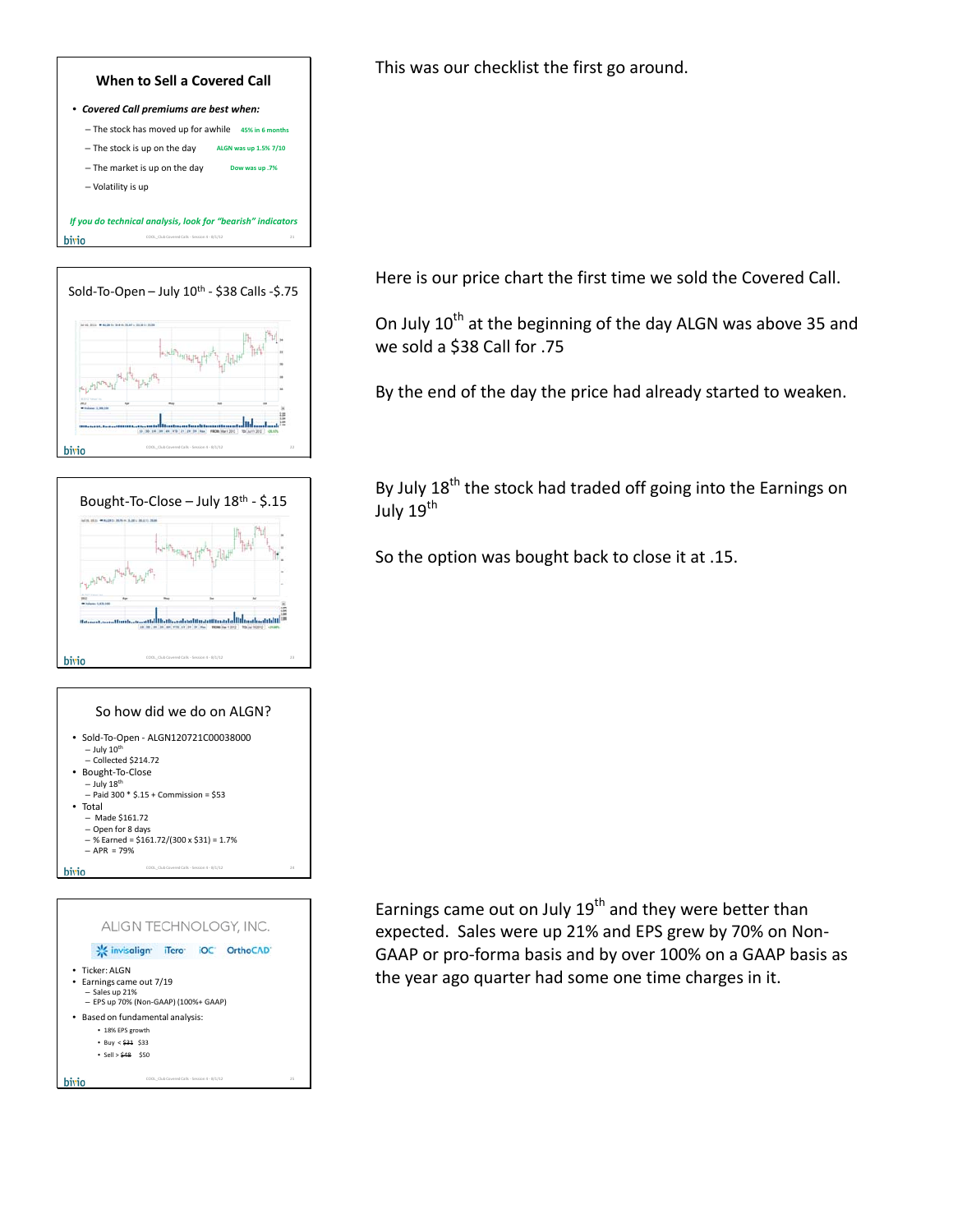

122211232111 **MENSISS** bivio COOL\_Club Covered Calls - Session 4 - 8/1/12 27

|              | OIC Belleton                                                                                                      |                                  |                                             |                                             |         | Link Jersey                   |                | And study  Like more track.                                |
|--------------|-------------------------------------------------------------------------------------------------------------------|----------------------------------|---------------------------------------------|---------------------------------------------|---------|-------------------------------|----------------|------------------------------------------------------------|
|              | <b>Bottman</b>                                                                                                    | Travel                           |                                             | Govern                                      |         |                               |                |                                                            |
|              | <b>Virtual Order Status</b><br>As at 100/201/12/20 10:40 \$1.<br>Intraders rising detected at leased 10 mountees. |                                  |                                             |                                             |         |                               |                | <b>20 cmm () custom CF @ Advertise # Addition/Template</b> |
|              | [a] in cross                                                                                                      |                                  | <b>Lecurity</b><br>w<br><b>ALCOHOL:</b>     | <b>SE</b>                                   |         |                               |                |                                                            |
| Station      |                                                                                                                   |                                  |                                             |                                             |         |                               |                | <b>View Realist</b>                                        |
| <b>TRIME</b> | <b>Supported</b>                                                                                                  | <b><i><u>Show change</u></i></b> |                                             | <b>But and Arthur Unit Tony Tax Sec 240</b> | The two | Elean I<br><b>Cancel Taxe</b> | <b>Tourist</b> |                                                            |
|              | <b>Service of Standards Inc., Dec.</b>                                                                            |                                  | man francisco - Los Cor Mile - R. Long. Box |                                             |         | Talenter of                   |                | and a company of the con-                                  |

OIC The Options tual Or **CO Dean C Culture C. C Ambiene B 4** Let70as a Moter  $\boxed{a}$  <br> (42 Securities  $\qquad \qquad \boxed{a}$  ) (de 1003016 bivio COOL\_Club Covered Calls - Session 4 - 8/1/12 29



So for the week after earnings the stock price traded up and was back to the \$35+ range.

So on July 26<sup>th</sup> I was travelling but took a minute to look at ALGN and decided to sell an August  $18<sup>th</sup>$  \$36 CALL for \$1

Here is the option chain and you can see that the August 36 CALL was bid at .85 and ask at \$1

So I put in a Sell-To-Open that was good for just the Day at a \$1 limit.

I was not able to check on the trade until two days later on Saturday July 28<sup>th</sup>.

What I discovered was that I was not filled on the order to sell at \$1 on Thursday and so it was cancelled. But I also notice the same \$36 Call closed on Friday at a bid of \$1.15 and a ask at \$1.30. So obviously ALGN went up on Friday.

And so when we look at the price chart through Friday we see indeed it got to a high a bit above \$36 and closed just shy of \$36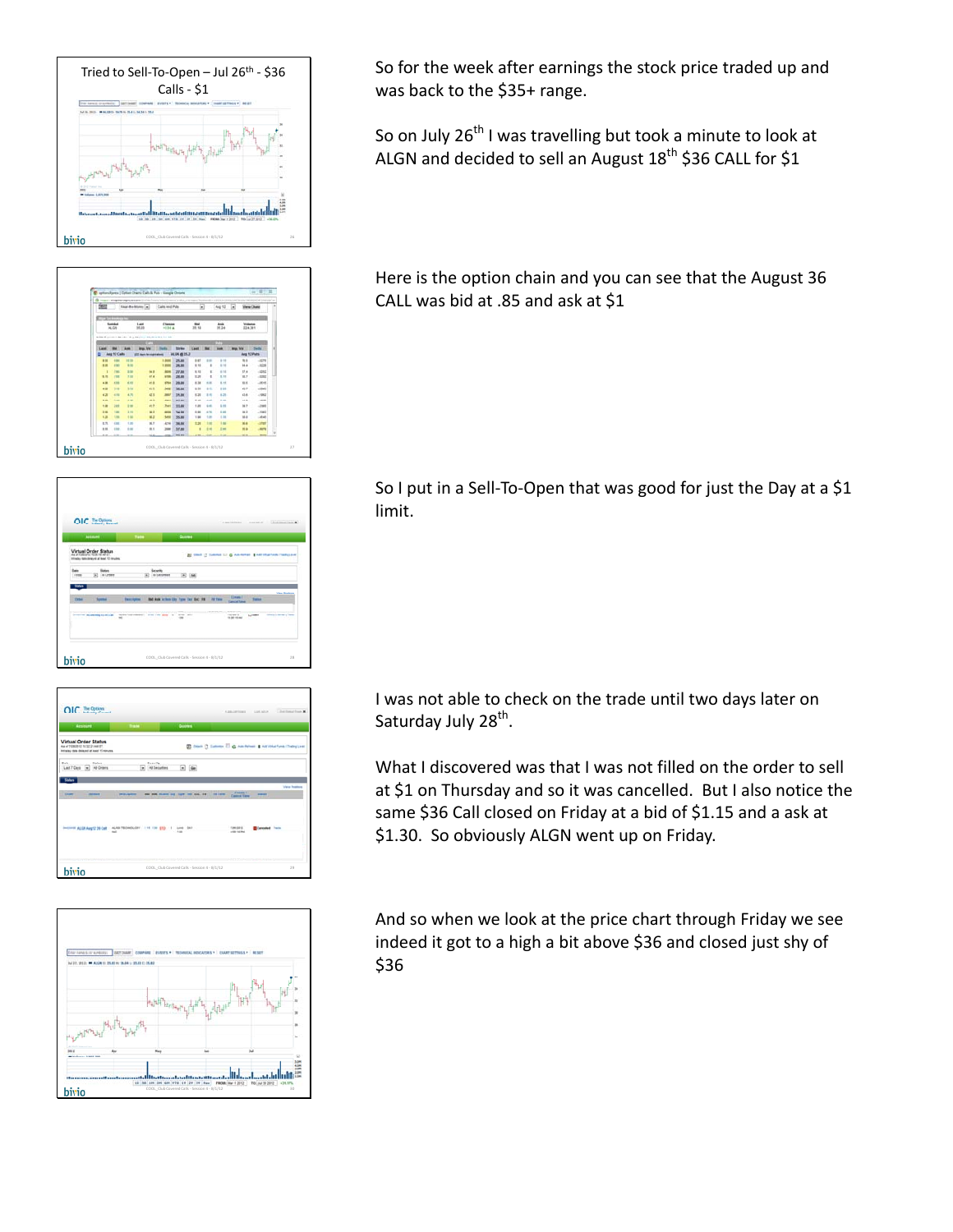|                                    | Option Chains for ALGN                                              |                           | Gundes as of 10/8/2012 10:20:15 AM ET | emader data delected at least 12 minutes.<br>Clinton show that you down the buildings was combined |                                          | o                            |
|------------------------------------|---------------------------------------------------------------------|---------------------------|---------------------------------------|----------------------------------------------------------------------------------------------------|------------------------------------------|------------------------------|
| Sumbol<br><b>ALSIN</b>             | Range<br><b>Total Red Roman (m)</b>                                 | Type<br>Calls             |                                       | $\left[ \bullet \right]$                                                                           | Expiration<br>T.<br>$\Delta_{\rm M2}$ V2 | <b>Varie Chase</b>           |
| <b>BESIDEN</b><br>Sembol<br>46.001 | Last<br>35.82                                                       | <b>Change</b><br>$-0.024$ |                                       | <b>Bo</b><br>35.87                                                                                 | Ank<br>34.94                             | <b>Villathe</b><br>$\sim$    |
|                                    | <b>ALON Expression Months, Aug 12 ( Fee 11) client 12 ( Jan 13)</b> |                           |                                       | Ask                                                                                                |                                          |                              |
| <b>SHINH</b><br>August 2012        | Last                                                                | Chg                       | ۰                                     |                                                                                                    | <b>Mag</b>                               | <b>Family</b>                |
| 26.96                              | 5.94                                                                | ٠                         | 8.98                                  | <b>16 la</b>                                                                                       | 20 days to expiration                    |                              |
| 27.36                              | ٠                                                                   | ٠                         | <b>BM</b>                             | 9.35                                                                                               |                                          |                              |
| 24.04                              | 6.36                                                                | ٠                         | $1 + 4$                               | 8.10                                                                                               | ÷                                        |                              |
| 26.56                              | <b>AM</b>                                                           | ٠                         | A-MI                                  | $2 - 11$                                                                                           | w                                        |                              |
| 38.046                             | K Mt                                                                | ٠                         | 5.30                                  | 4.14                                                                                               | w                                        | su.                          |
| 34.88                              | 4.58                                                                | ٠                         | 4.88                                  | 4.20                                                                                               | ×                                        | m                            |
| 32.89                              | $\bullet$                                                           | ٠                         | 8.72                                  | A'm                                                                                                | w                                        |                              |
| 33.86                              | <b>EM</b>                                                           | ٠                         | 316                                   | 648                                                                                                | m                                        | 星星                           |
| 34.88                              | 2 MI                                                                | ٠                         | 238                                   | <b>DM</b>                                                                                          | u                                        | 381                          |
| 39.00                              | <b>SME</b>                                                          | ٠                         | 176                                   | <b>Limit</b>                                                                                       | ÷                                        | $+1$                         |
| 54.86                              | 1.15                                                                | ٠                         | 1.15                                  | 1.36                                                                                               | 46                                       | m                            |
| 37.88                              | 5.88                                                                | $\overline{1}$            | 9.76                                  | 4.46                                                                                               | is.                                      | tal.                         |
|                                    | 8.36                                                                | ı                         | 0.46                                  | 4.34<br>$k \gg$                                                                                    | u                                        | $\mathbf{H}$<br>$\mathbf{u}$ |
| 38.86<br>39.88                     | 8.28                                                                | ٠                         | 1.27                                  |                                                                                                    | ×                                        |                              |

OIC **Britain**  $\overline{u} \equiv \overline{u} \equiv \overline{u} \equiv \overline{u} \equiv \overline{u} \equiv \overline{u} \equiv \overline{u}$ bivio COOL\_Club Covered Calls - Session 4 - 8/1/12 32 Decided to put another order in and move the strike to a \$37 CALL.

When I looked at the option chain on Saturday, the \$37 CALL was bid at \$.70 and ask at \$.85

So I clicked on the bid price and the following order sheet came up.

Action is automatically Sell‐To‐Open because of clicking on the Bid price.

It fills in the detail for the Stock, the Strike Level and the expiration date.

We need to fill in the Quantity (3 contracts for 300 shares)

I decided to put the limit order in at the Ask price that it went out on Friday so \$.85

Finally because I am doing it on the weekend I need to say Good Until Cancelled so it will stay on until the Market is open on Monday.

| VITUATEADE              |                                                |                                                                                                                                                                        |                |                  |                                |                             |       | <b>Cares</b>    |
|-------------------------|------------------------------------------------|------------------------------------------------------------------------------------------------------------------------------------------------------------------------|----------------|------------------|--------------------------------|-----------------------------|-------|-----------------|
|                         | Virtual Option Order Preview                   |                                                                                                                                                                        |                |                  |                                |                             |       |                 |
|                         | - Please Renter Your Vistual Driller Carefully |                                                                                                                                                                        |                |                  |                                |                             |       |                 |
| APPEARING               |                                                |                                                                                                                                                                        |                |                  |                                |                             |       |                 |
|                         |                                                | Please ween filtering to the awards (year at the UI will play and also at \$4.00 PM ET. The wine year at most plays will be a complete to the material market basing   | <b>BANKING</b> |                  |                                |                             |       |                 |
| <b>SMAKE</b>            | Enrorgance                                     |                                                                                                                                                                        | <b>Lase</b>    | Change           |                                | -                           | Are   |                 |
| ALCOHO                  | ALEN WORKS, NOV BY                             |                                                                                                                                                                        | 78.82          | 1114             |                                | 19.41                       | 16.06 |                 |
| ALCO Availability for   | ALMA RESINGUING FOR                            |                                                                                                                                                                        | <b>EXE</b>     | 3464             |                                | $+10$                       | $+14$ |                 |
| <b>Actor</b>            | <b>Sampus</b>                                  | Description                                                                                                                                                            | Contract Size  | Pres             | Detailest                      | At or None                  |       |                 |
| <b>Said Tra-Classes</b> | 4.5hi must 2.5f Sat                            | ALIGN TECHNOLOGY<br>$rac{1}{2}$                                                                                                                                        | 144            | <b>Sand Batt</b> | <b>Good Lines</b><br>Cancelled | $\sim$                      |       |                 |
|                         |                                                |                                                                                                                                                                        |                |                  |                                | <b>Estimated Commission</b> |       | \$14.95         |
|                         |                                                |                                                                                                                                                                        |                |                  |                                | Extension Center Tenal      |       | \$340.00        |
|                         |                                                |                                                                                                                                                                        |                |                  |                                |                             | Tene  | 10:05:21 AB ET  |
| Cancel (reChange)       |                                                | This Previous is provided by your protection, so please receive at order details carefully. Choose the "Pape Onder He" subset will transmit this order to the anchange |                |                  |                                |                             |       | Place Online HA |

The screen tells us that the market is closed and so the trade will be in effect until the Market opens up on Monday.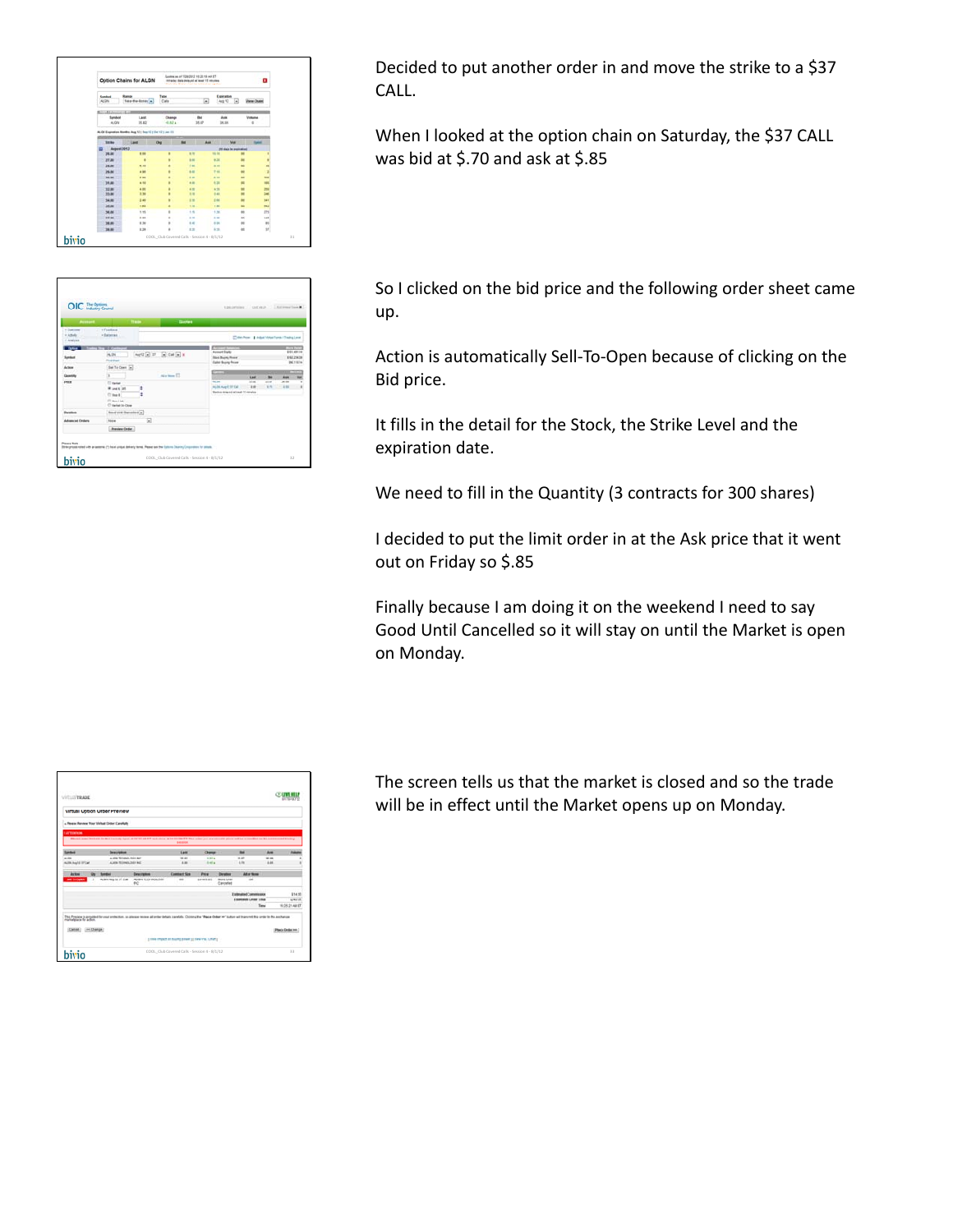







| Arround                                                                  | Trade                    |   | Questes |               |                                             |  |
|--------------------------------------------------------------------------|--------------------------|---|---------|---------------|---------------------------------------------|--|
| Paul's Virtual Account Overview<br>Are on Any Oblitz in sul list about ? |                          |   |         |               | (Line D'Anistatus: # Abd Had-Fedc Technical |  |
| <b>STEVEN CONTRACT</b>                                                   |                          |   |         |               | <b>The End</b>                              |  |
| <b>Account yes</b>                                                       |                          |   |         |               | <b>S106.885.11</b>                          |  |
| Conset Position Value                                                    |                          |   |         |               | \$3,945,00                                  |  |
| <b>Maked Bankers &amp; Cause<sup>7</sup></b>                             |                          |   |         |               | \$92,542.11                                 |  |
| <b>Stock Blunting Present</b>                                            |                          |   |         |               | \$151,705.30                                |  |
| <b>Opton Busing Power</b>                                                |                          |   |         |               | \$95,952.66                                 |  |
|                                                                          |                          |   |         |               | __                                          |  |
| <b>Revoluti</b>                                                          | Description              |   |         | <b>Mature</b> | <b>Building</b>                             |  |
| ALC:N                                                                    | al die fitzendulein bill |   | \$11.00 | \$10,000.00   | <b>Tuesday Chees</b>                        |  |
| as to average to take                                                    | Alley Taylorship by Inc. | × | \$4.40  | 19120-001     | Trade (Class) 11                            |  |

When we look at the chart for Monday we see that Align did correct again on Monday

And so when I looked at my order once again I did not get filled as the price moved down to where it was bid at \$.35 asked at \$.50 …less than half the \$.85 I was trying to get. So I cancelled that order and you can see I replaced it with a \$36 CALL at \$.70 and because there was only 15 minutes left of trading on Monday, I chose to do it as a Good Until Cancelled so that it would still be on for Tuesday.

When I checked mid day on Tuesday, my order was in fact filled at \$.70 and the bid ask had moved up to bid of \$.75 and ask of \$.90. So obviously ALGN had traded up again.

When I checked the option on Wednesday afternoon ALGN had moved down again and the option was last traded at \$.40